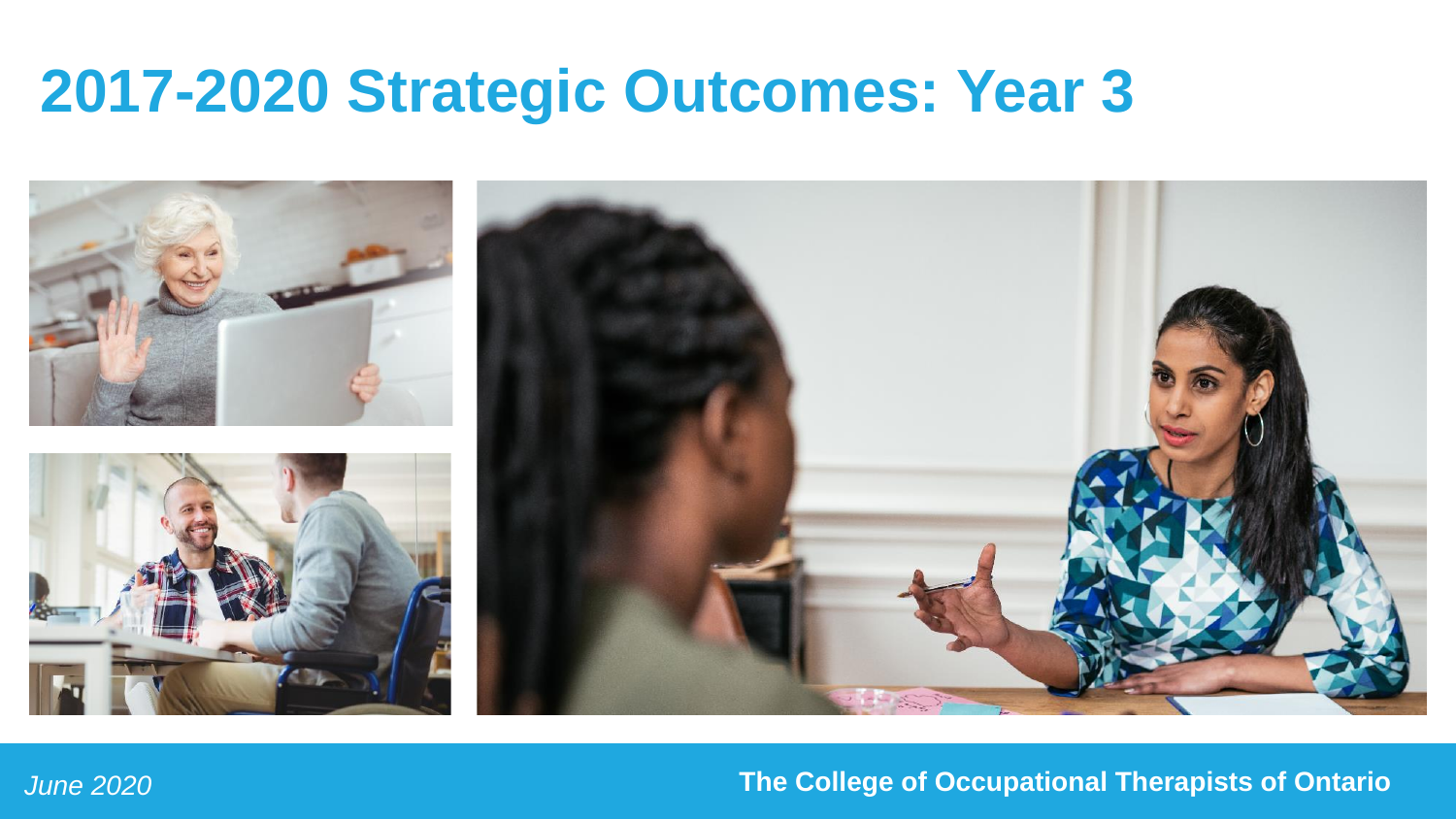

**1.1** The public trusts occupational therapy regulation. **1.2** Stakeholders understand the role of the College and its value. **1.3** The College's input to government priorities and legislative initiatives is valued. **1.4** College decision-making processes are open, transparent, and accountable.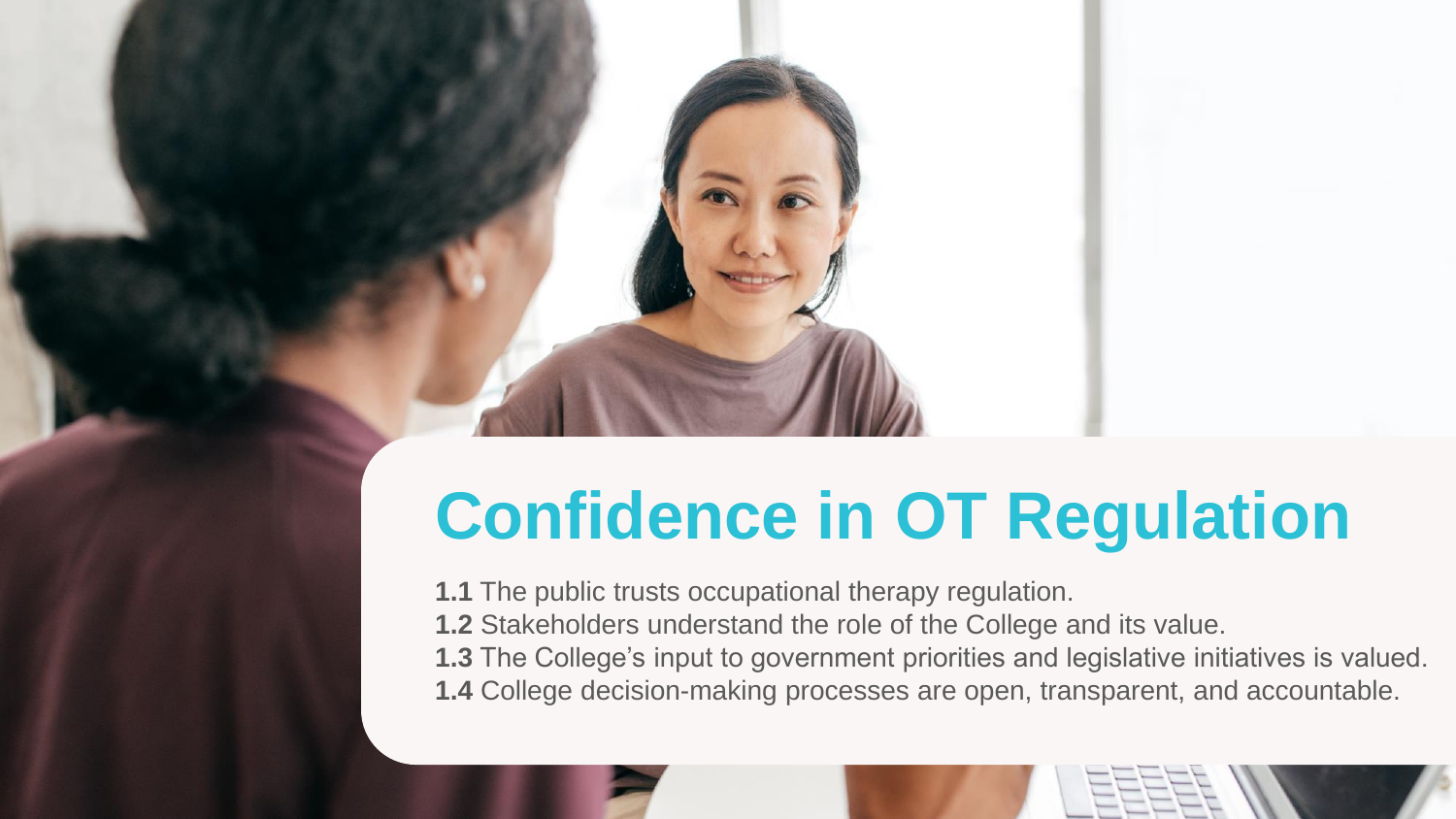## **Managing Risk**

### **Year 1**

• Developed comprehensive program.

### **Year 2**

• Introduced program across organization.

### **Year 3**

- Robust framework informs College strategy, operations and project selection.
- Risk management operationalized and integrated across organization.
- Quarterly report to Council.

**Professional Liability Insurance Audit**

#### **Year 1**

- Monitored compliance to ensure all OTs have professional liability coverage required to protect the public in circumstances where the public may be entitled to compensation.
- Follow up and dedicated communication to ensure OT understanding of and accountability to RHPA requirements.

### **Year 2/3**

• November 2018 and November 2019 audits indicated 98.5% compliance with insurance requirements.

## **Vulnerable Sector Screening**

### **Year 1**

• First full year of vulnerable sector screening implemented (following initiative launch in April 2017).

#### **Year 2**

• Vulnerable sector screening maintained for all new and returning registrants.

## **Year 3**

• Planned audit pushed to next fiscal year due to global pandemic.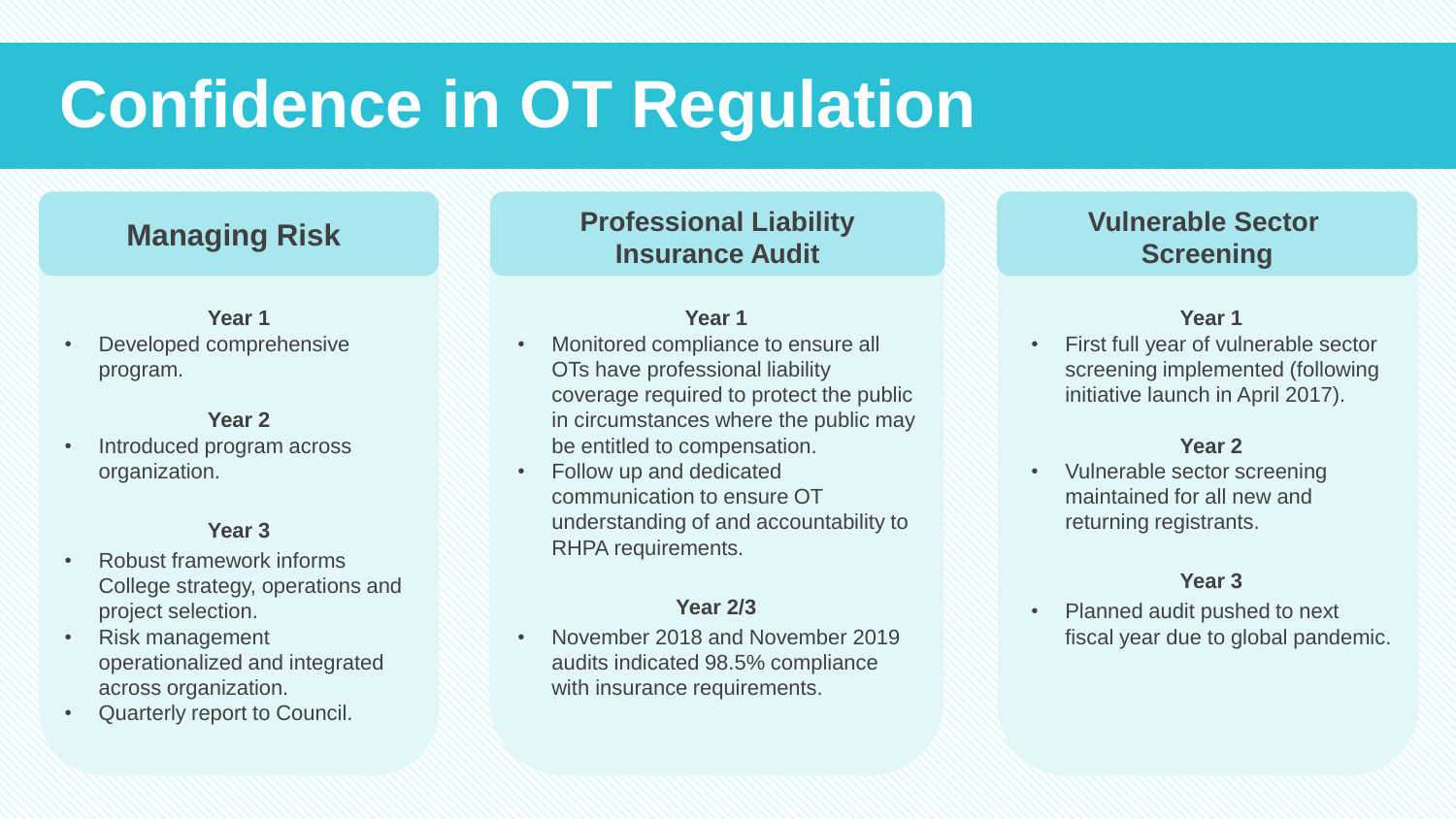## **Building Awareness and Understanding**

## **Year 1**

- Launch of redesigned public register (*[Find an OT](https://occupationaltherapist.coto.org/coto/COTOWEB/DirectoryRD/COTOWEB/OT_Directory_RD/Directory.aspx)*) means public and employers can easily access all public information.
- Developed COTO social media channels:
	- Twitter, Facebook, LinkedIn, YouTube

- Public register traffic increased  $\sqrt{46\%}$
- Audience specific campaigns:
	- Employer campaign '**Safe, Quality Practice: A Partnership**'
	- Animated video of **COTO registration process for internationally educated OTs.**
	- **'Understanding consent: Information for patients, clients**  and caregivers' resource

| Ordre des ergothèrapeutes de l'Ontario                                                                                                                                         |                                 |       |
|--------------------------------------------------------------------------------------------------------------------------------------------------------------------------------|---------------------------------|-------|
| Find an Occupational Therapist                                                                                                                                                 | Find a Professional Corporation | LOGIN |
| Find an Occupational Theraped is an online led of occupational therapeds (CTs) in Onlishe.                                                                                     |                                 |       |
| The importance of the price include that is publicly associated to street CDs.                                                                                                 |                                 |       |
| To search for an OT, use one or more of the fields below. You can narrow your search results by filling in a combination of fields.                                            |                                 |       |
| If you are unsure of the correct spoling of the OT's name, you can insert the first letter of the OT's first or last name into the relevant search field, and pross<br>search. |                                 |       |
| If you have any questions or need searchnost locating an CT, please contact into typolo copion call 1.830 BBC 85702 06 214 1177 s228.                                          |                                 |       |
|                                                                                                                                                                                |                                 |       |
| Last Name                                                                                                                                                                      |                                 |       |
| <b>First Name</b>                                                                                                                                                              |                                 |       |
| <b>Registration Number</b>                                                                                                                                                     |                                 |       |
| <b>Chul Town</b>                                                                                                                                                               |                                 |       |
|                                                                                                                                                                                |                                 |       |
| Postal Code (first three<br>characters)                                                                                                                                        |                                 |       |
| Language(s) of Service                                                                                                                                                         |                                 |       |
| Harry P.W. Rosenberg, Aug. Philad Pres.                                                                                                                                        |                                 |       |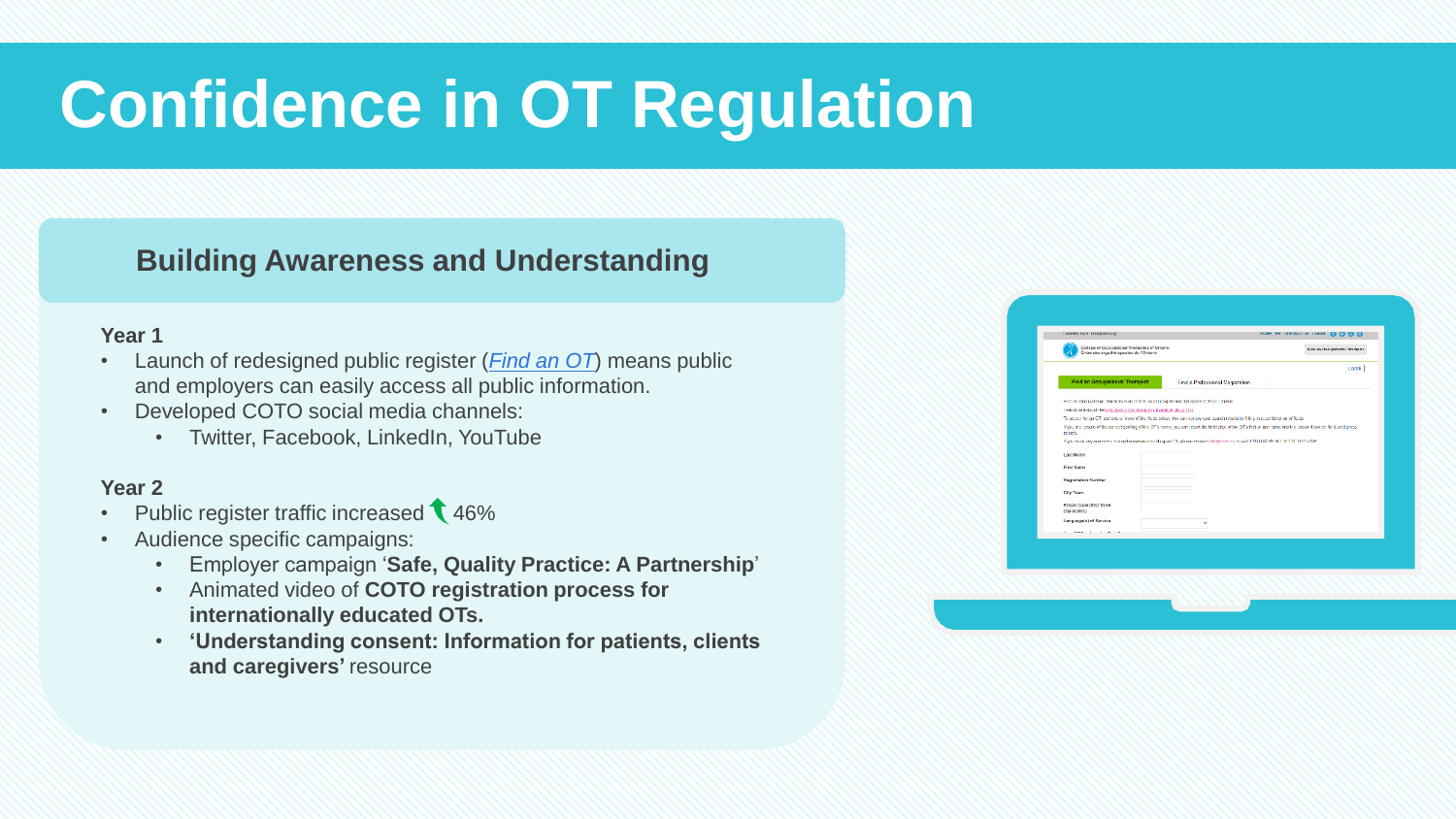## **Building Awareness and Understanding**

## **Year 3**

• Social media growth continued



- LinkedIn pilot campaign to promote College's employer resource page
- "What to Expect From Your OT" and "How to Share a Concern or File a Complaint" videos produced and promoted on social media.
- 39 community papers and digital publications picked up College public awareness articles.
- Short videos featuring College practice team created to address public questions*: Do I need a referral? Can an OT help me transition home from the hospital? (launch post-COVID)*
- OntarioHealthRegulators.ca
	- Multi-College public-facing website promoted at *Zoomer* trade show, online with Google ads, and through *Canadian Association for Retired Persons* & *Zoomer* publications

**Outreach initiatives are on currently on hold due to the global pandemic.** The Communications team is working to support the College's COVID-19 response.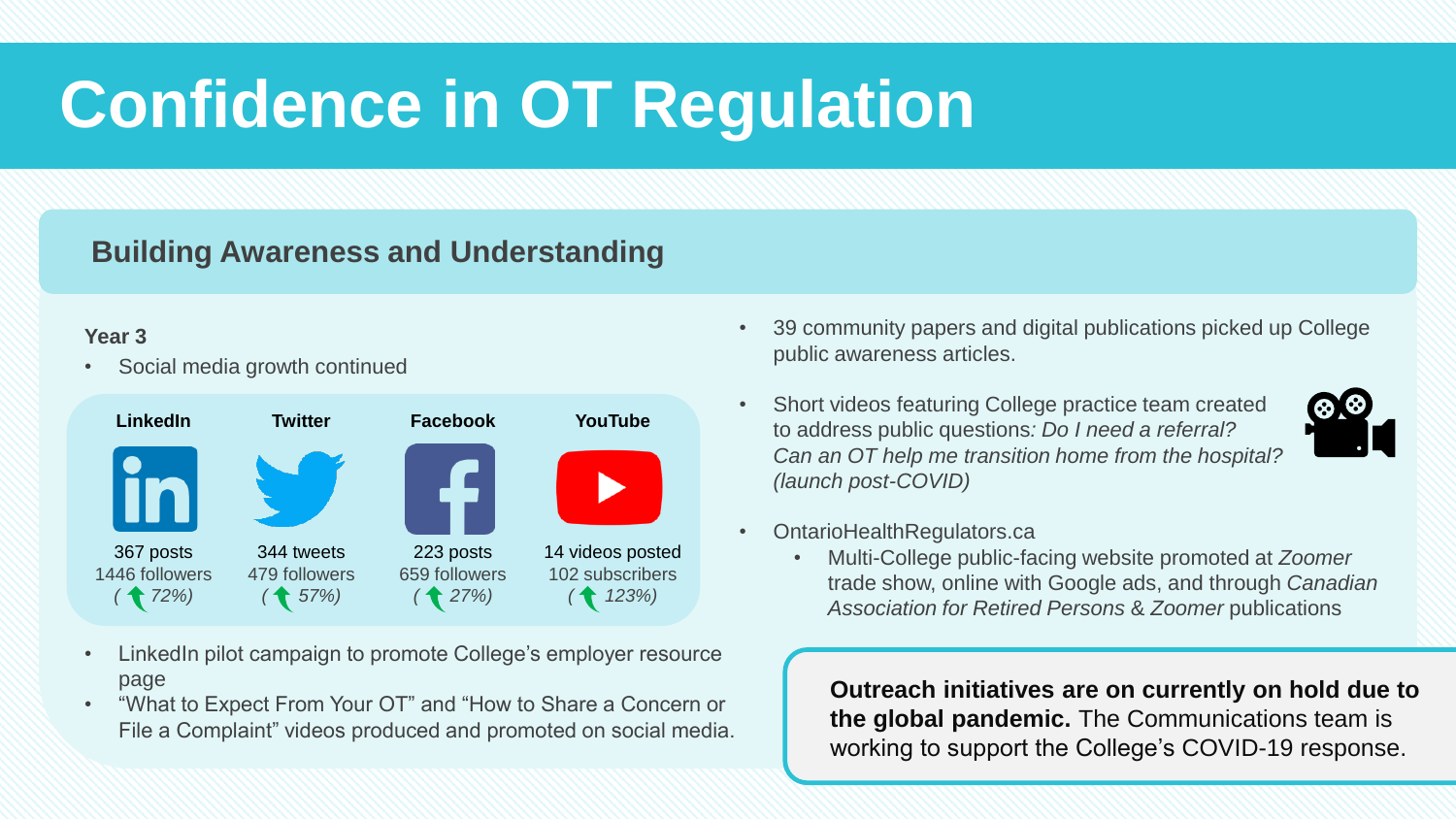- **2.1** Occupational Therapists are accountable for quality, safety and ethics in practice.
	- **2.1.1** Occupational therapists are competent.
- **2.1.2** Occupational therapists understand and apply professional standards and ethical reasoning. **2.2** The College engages occupational therapists to advance quality, ethical practice.
- **2.3** Professional standards reflect evolving practice.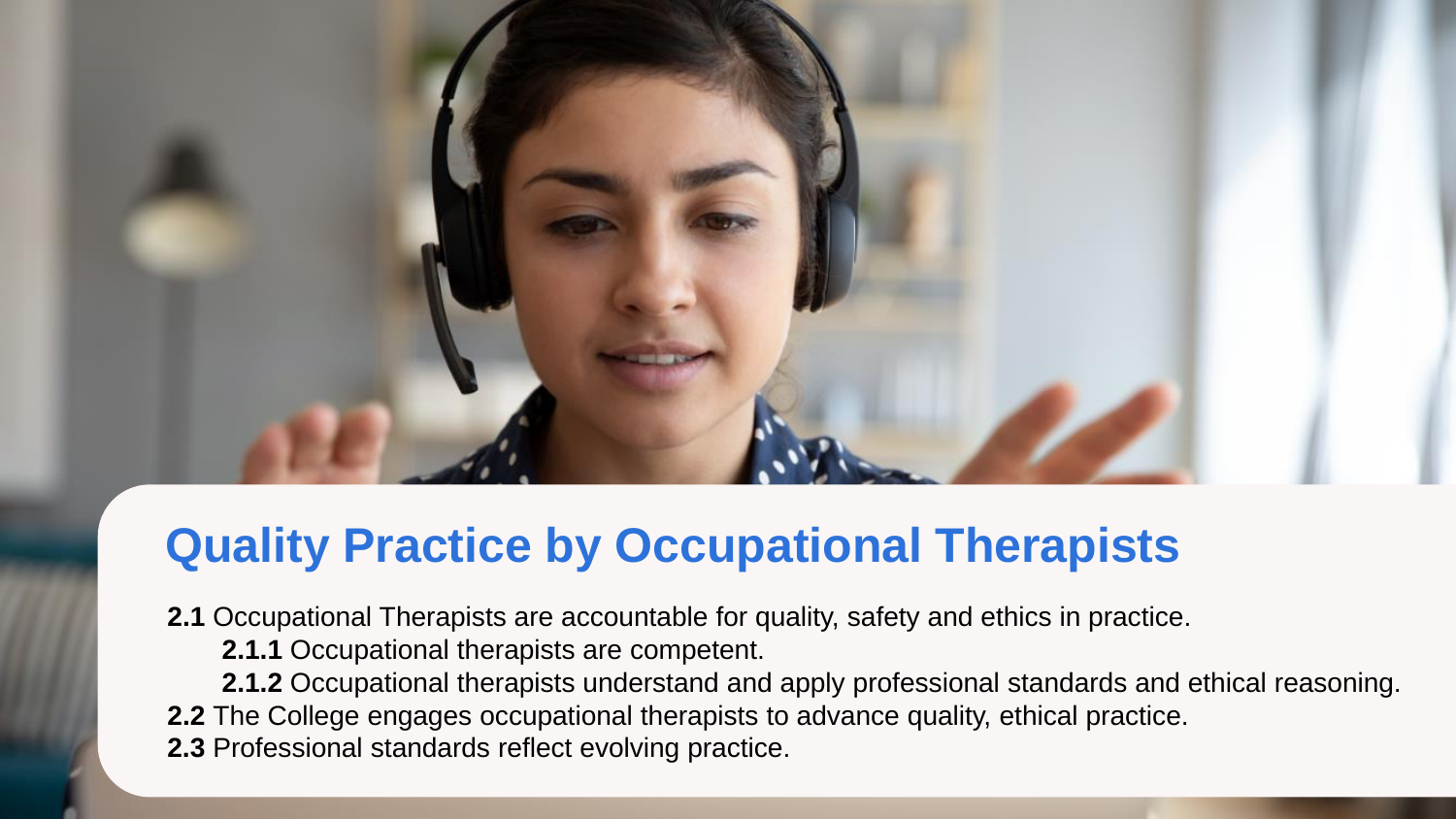## **Advancing Quality Assurance**

## **Year 1**

- Competency Review and Evaluation program research evaluation completed.
- **Launch of MyQA**: new quality assurance program site

## **Year 2**

- Competency Review and Evaluation redevelopment RFP distributed. Redevelopment ensures improved identification of OTs requiring support to address gaps in competence.
- **4A Approach to Conscious Decision-Making** issued as a quick reference to support OTs.
- **PREP** archive created on coto.org

- Redevelopment of the competency assessment process continues. Risk categories and indicators for selection approved QAC.
- **Coaching model** with immediate feedback to OTs implemented by peer assessors to reduce risk and support quality care.
- **13 peer assessments** completed.
- **Top 5 Myths About Peer and Practice Assessments**  released.
- All QA materials including assessment docs and website content revised to reflect updated approach.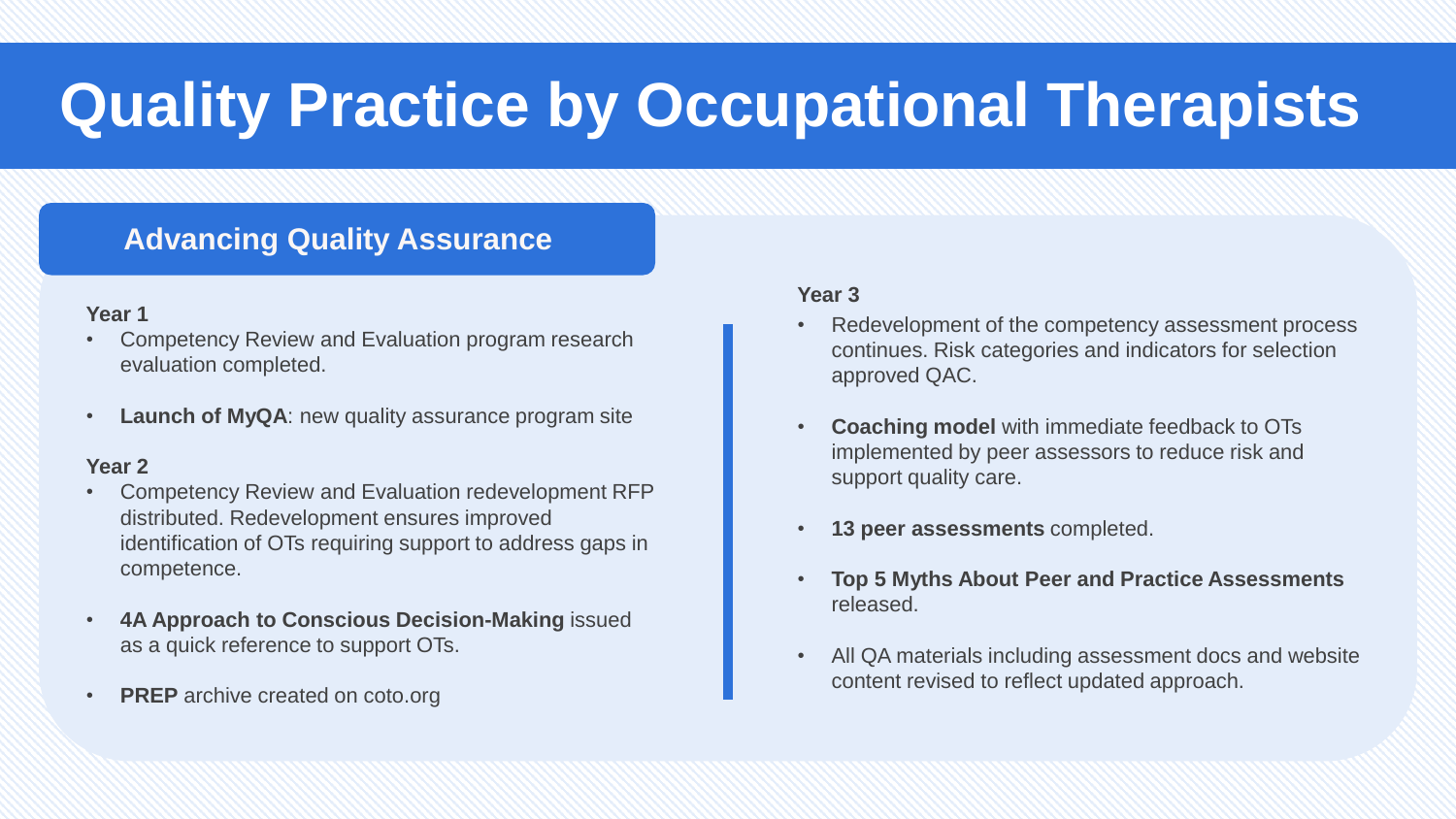## **Guiding Practice**

### **Year 1**

• McMaster research project sets foundation for the development of Practice Team's strategy to develop outreach and education priorities for 2018-2020.

#### **Year 2**

- Draft Education Framework created.
- Case of the Month and Q & A topics created to reflect current environment.

### **Year 3**

- Conversations with the College interactive webinar series with Practice Advisors launched November 2019
	- Psychotherapy (*500 views)*
	- COVID part 1 *(1550+ views)*
	- COVID part 2 *(1000+ views)*

**Ongoing work:** cases, presentations across the province, webinars, conversations with the College, Q & A on key issues

**Educating Stakeholders** 

### **Year 1 - 3**

• Presentations to all Ontario OT university programs

- 23 presentations
- 3 OT student placements
- Input to Ministry development of Applied Behavioural Clinicians Framework – 388 OTs respond to survey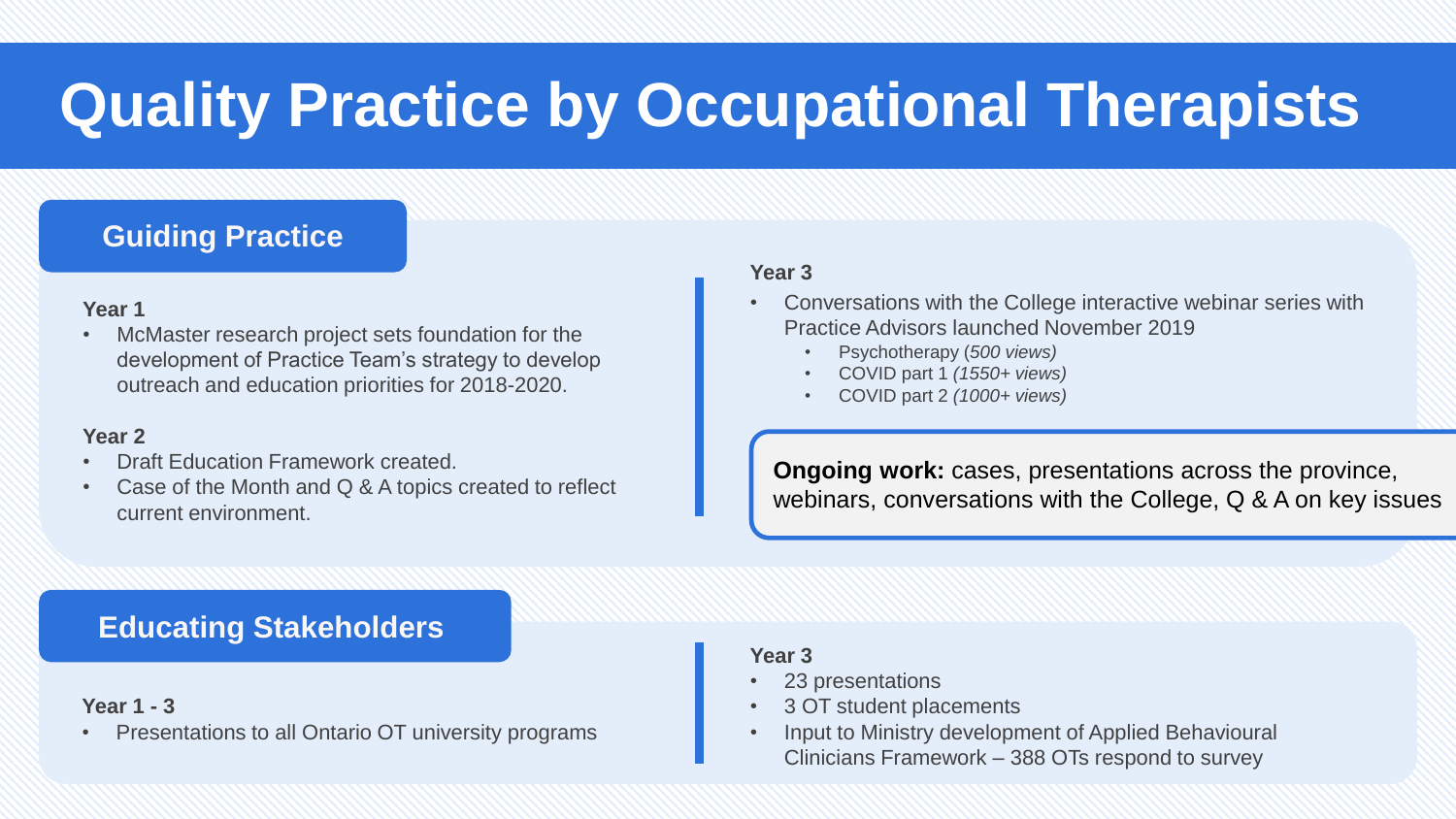## **Evolving Standards**

## **Year 1**

- Development of the Interim Guide to Discretionary Reporting of Fitness to Drive.
- 10 Standards and Guidelines reviewed and revised.
- Advisories issued on Naloxone, Bed Entrapment.

## **Year 2**

- Educated OTs on discretionary reporting requirements under the Highway Traffic Act.
- 6 Standards and Guidelines reviewed and revised.
- Revised Standards for the Prevention of Sexual Abuse in effect August 1, 2018. College positioned to respond quickly and positively to any forthcoming recommendations resulting from the work of the Sexual Abuse Task Force.

## **Year 3**

- Q & As addressed current topics and specific practice issues identified in the interest of public protection (OCF 18 cannabis treatment plans, correcting records)
- Education and resources created and delivered on the controlled act of psychotherapy.
- 3 Standards reviewed and revised.
- COVID-19 response ensures alignment with professional expectations for occupational therapists

**Ongoing work:** consultations on Standards for Acupuncture, Standards for Assessments, Code of Ethics postponed due to COVID-19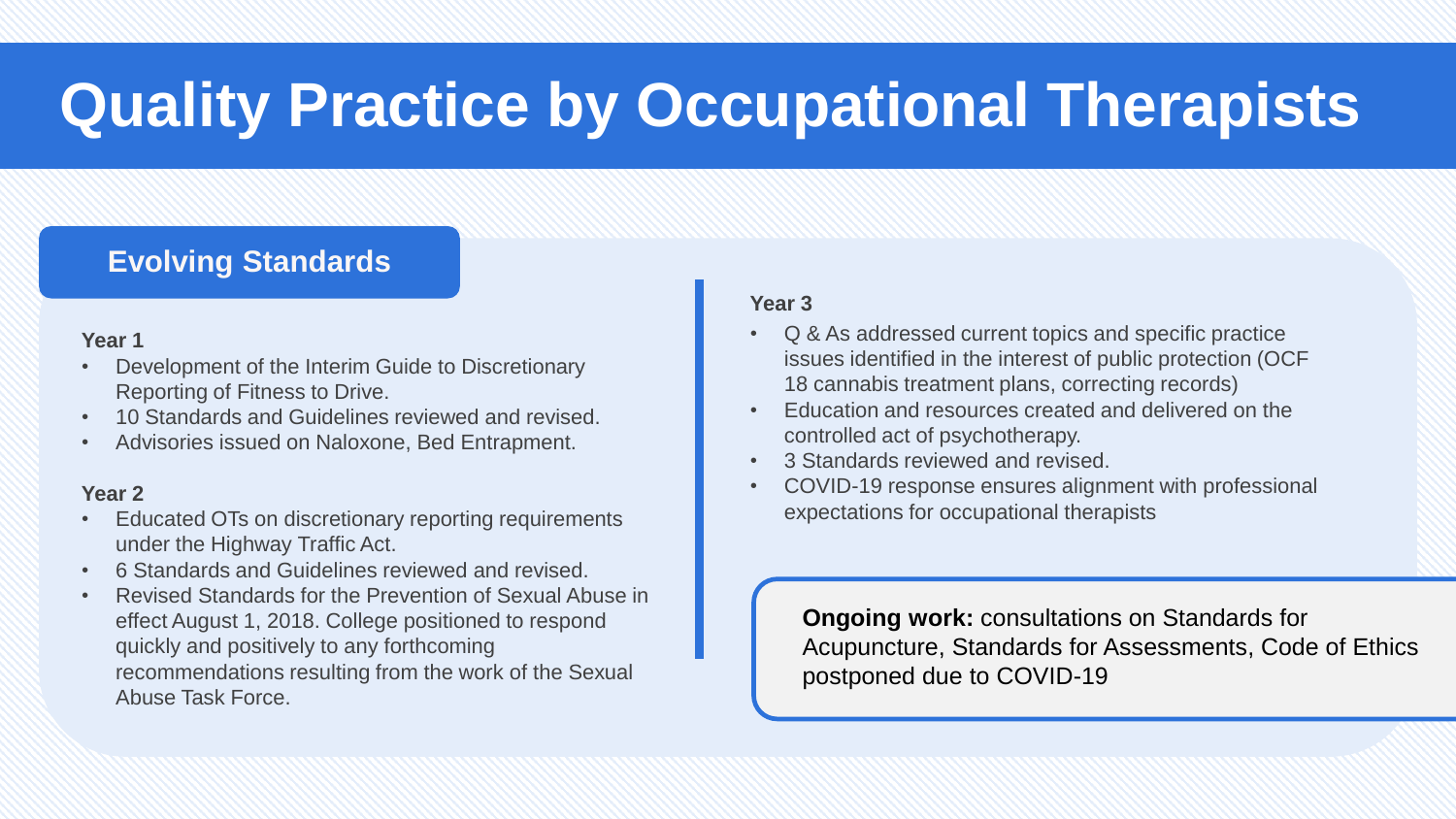**3.1** The College is recognized and respected as a regulatory leader.

- **3.2** The public contributes to College decision making.
- **3.3** Collaboration with stakeholders supports the College's effectiveness and influence as a regulator.
- **3.4** Collaboration promotes systems alignment to support quality practice by occupational therapists.

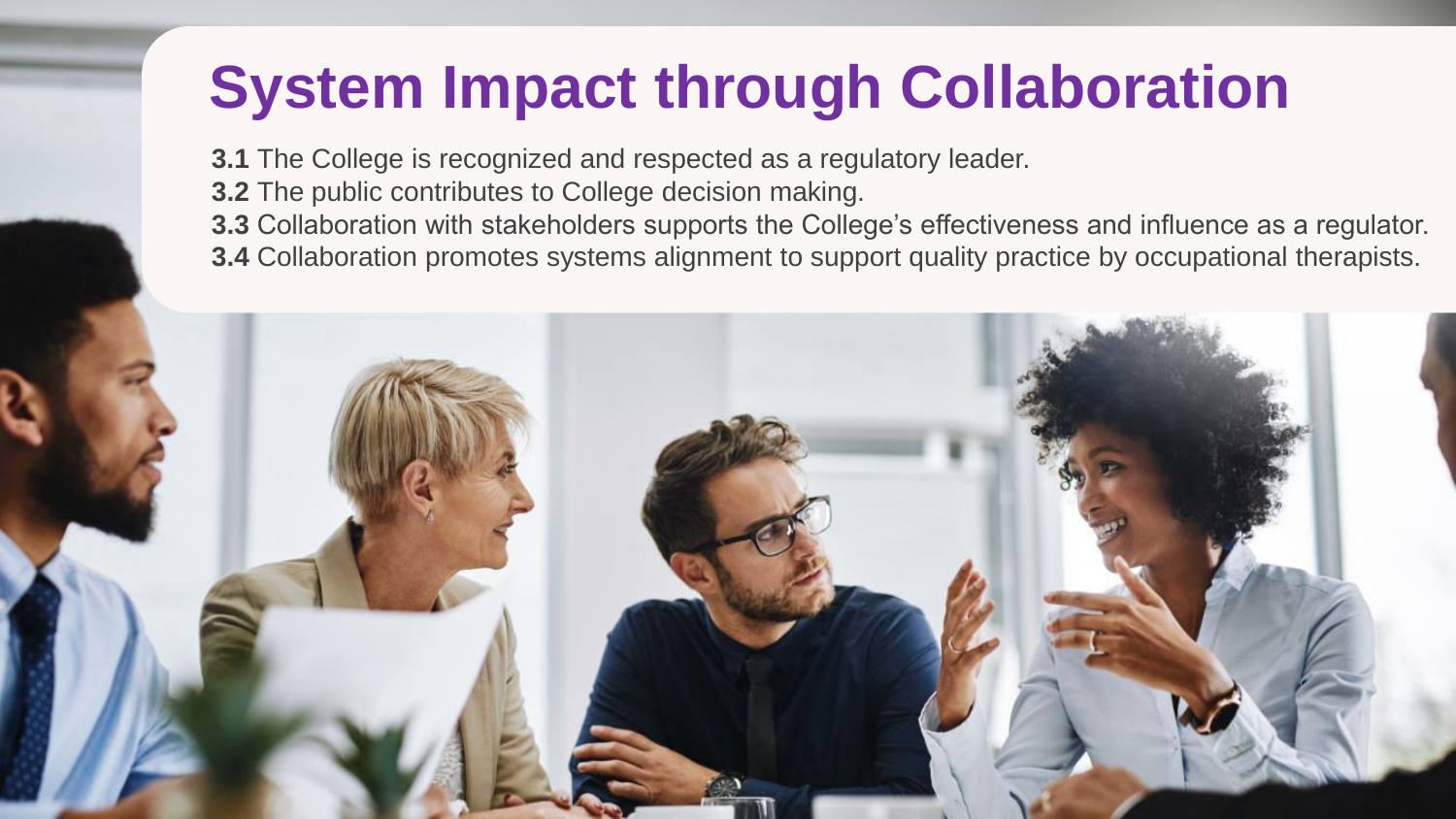## **Regulating Psychotherapy**

### **Year 1**

• Standards for the Use of Title Psychotherapist reinstated with the passing of the controlled act of psychotherapy, permitting OTs to resume use of title psychotherapist.

#### **Year 2**

- Controlled act of psychotherapy regulation sent to Ministry of Health and Long-Term Care for approval
- Panel discussion provided an opportunity to share College expectations for OTs performing psychotherapy and the controlled act of psychotherapy and confirm OTs' roles in delivering competent psychotherapy services to the public.

#### **Year 3**

Controlled act of psychotherapy was approved by the government in December 2019.

![](_page_10_Picture_9.jpeg)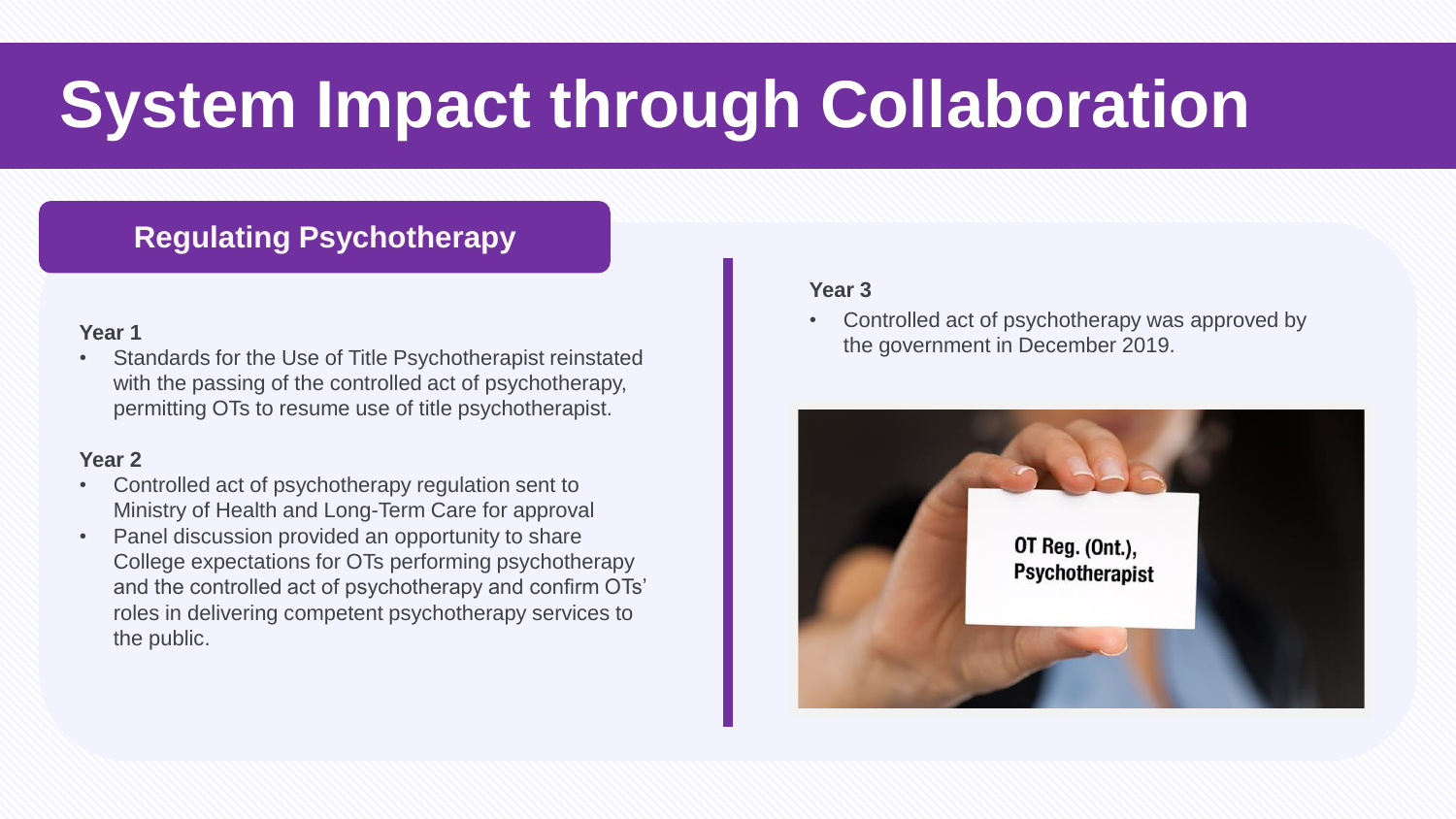## **Developing Competencies**

## **Year 1**

**CORECOM** launched: a pan-Canadian initiative (across the academic, association and regulatory sectors) to develop one set of national occupational therapy practice competencies that represent a consistently high standard of what's taught and evaluated across the country.

## **Year 2**

• College led collaborative process to develop project and obtain funding. Obtained federal government funding.

#### **Year 3**

- Registrar served as Chair of the national project.
- Project at mid-point and due to be concluded in March 2021.
- College Registrar & QA manager developing and implementing the plan for the College to incorporate the national competencies across all program areas.

![](_page_11_Picture_10.jpeg)

CANCOM

Un document de compétences unique pour les ergothérapeutes au Canada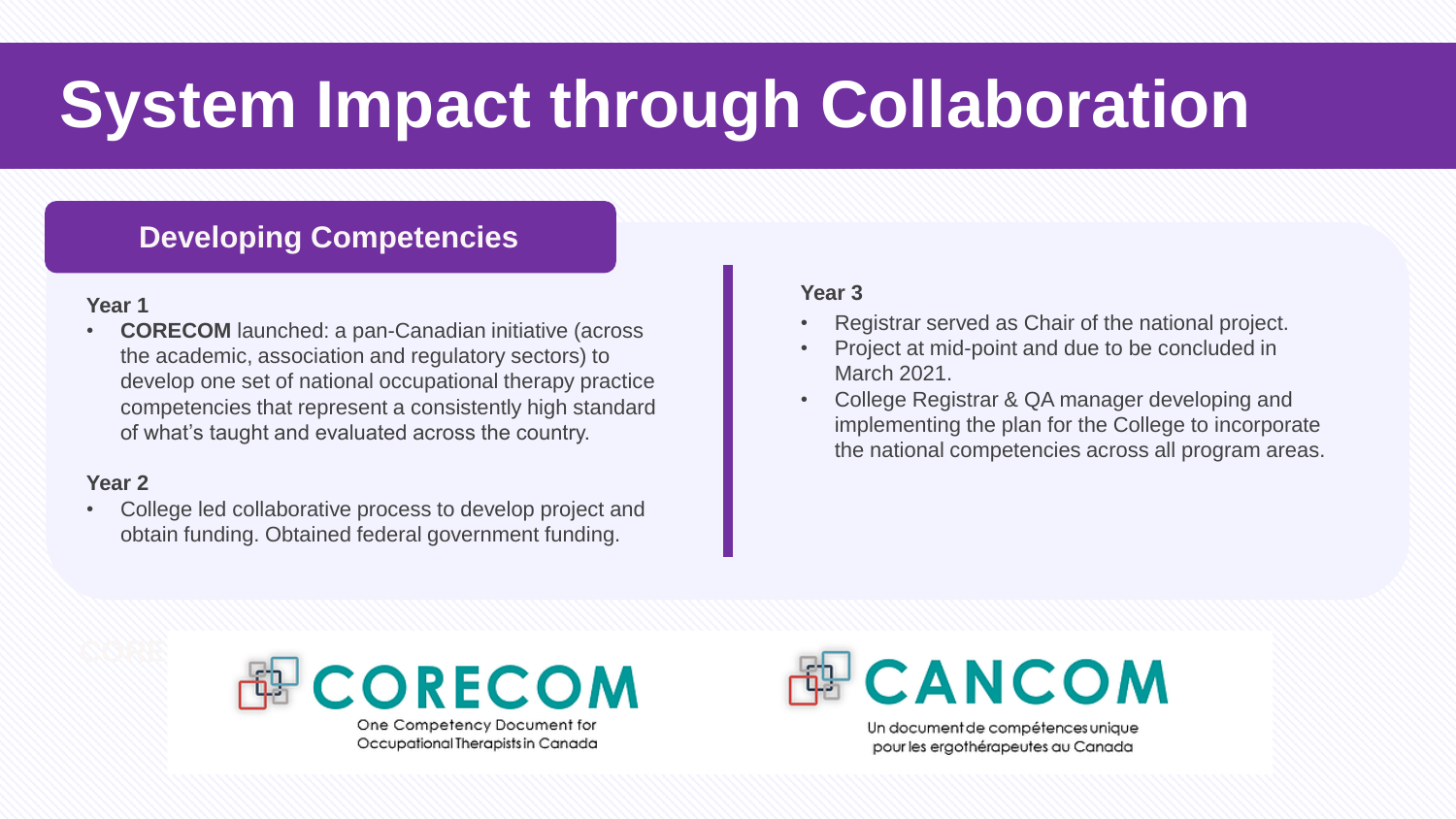## **Engaging the Public**

## **Year 1**

• Entered **Citizen Advisory Group** (CAG) partnership with other colleges to engage the public and bring the patient voice to health regulation in Ontario.

## **Year 2**

- CAG sub-groups collaborated with College on initiatives to build public understanding of role and value of the College:
	- social media campaigns
	- videos
	- pilot awareness brochures
	- public-facing articles.

- In-person and telephone focus groups with CAG provided public perspective to inform development of College strategic plan for 2020-2023.
- College participated in collaborative working group to gain CAG perspective on public expectations for return to safe practice, which informs development of College return to work guidance during COVID-19.

![](_page_12_Picture_13.jpeg)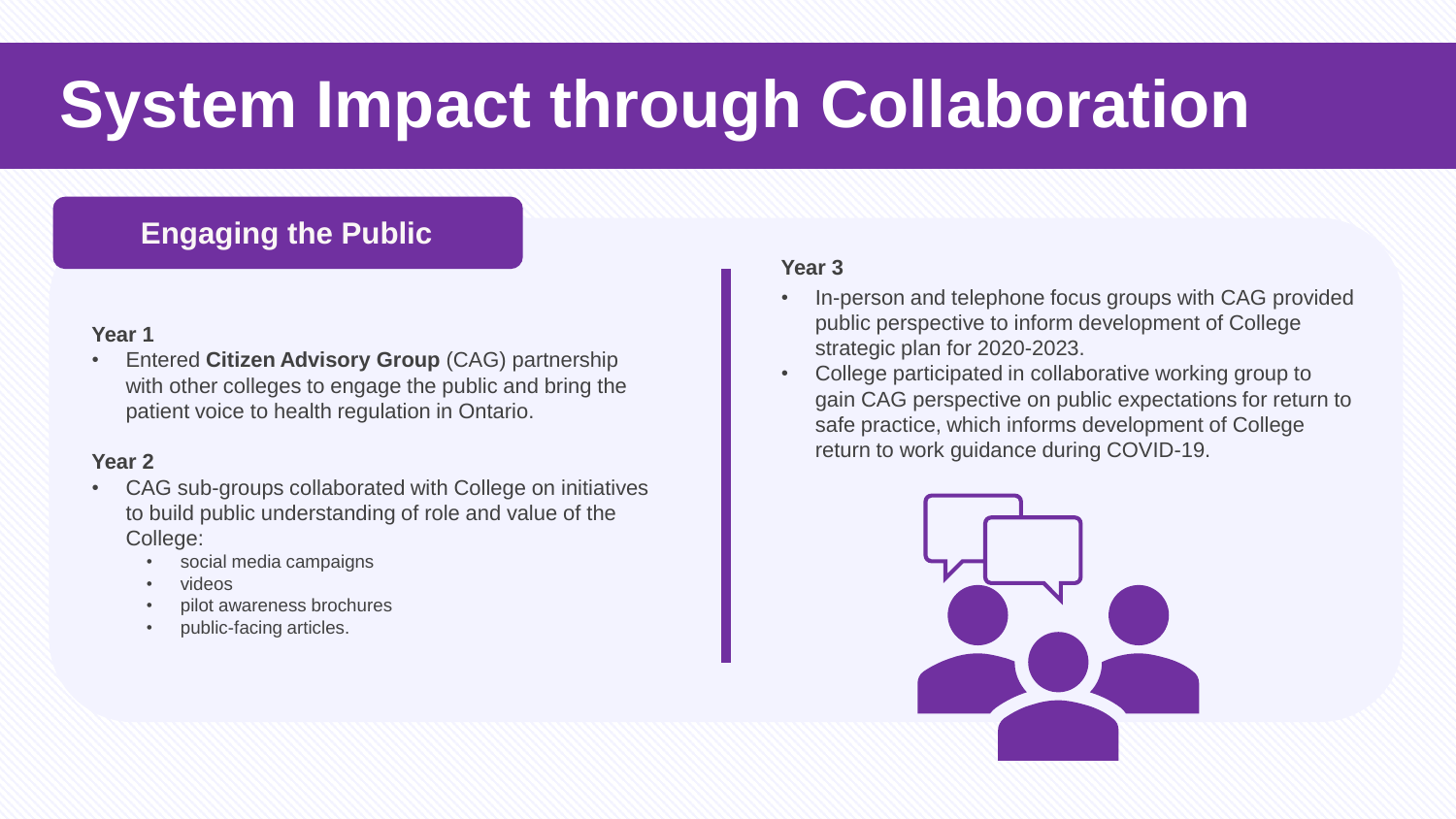![](_page_13_Picture_0.jpeg)

## **Effective Financial, Organizational and Governance Practices**

**4.1** College governance is responsive, effective, and accountable. **4.2** College operations are efficient, effective, and accountable.